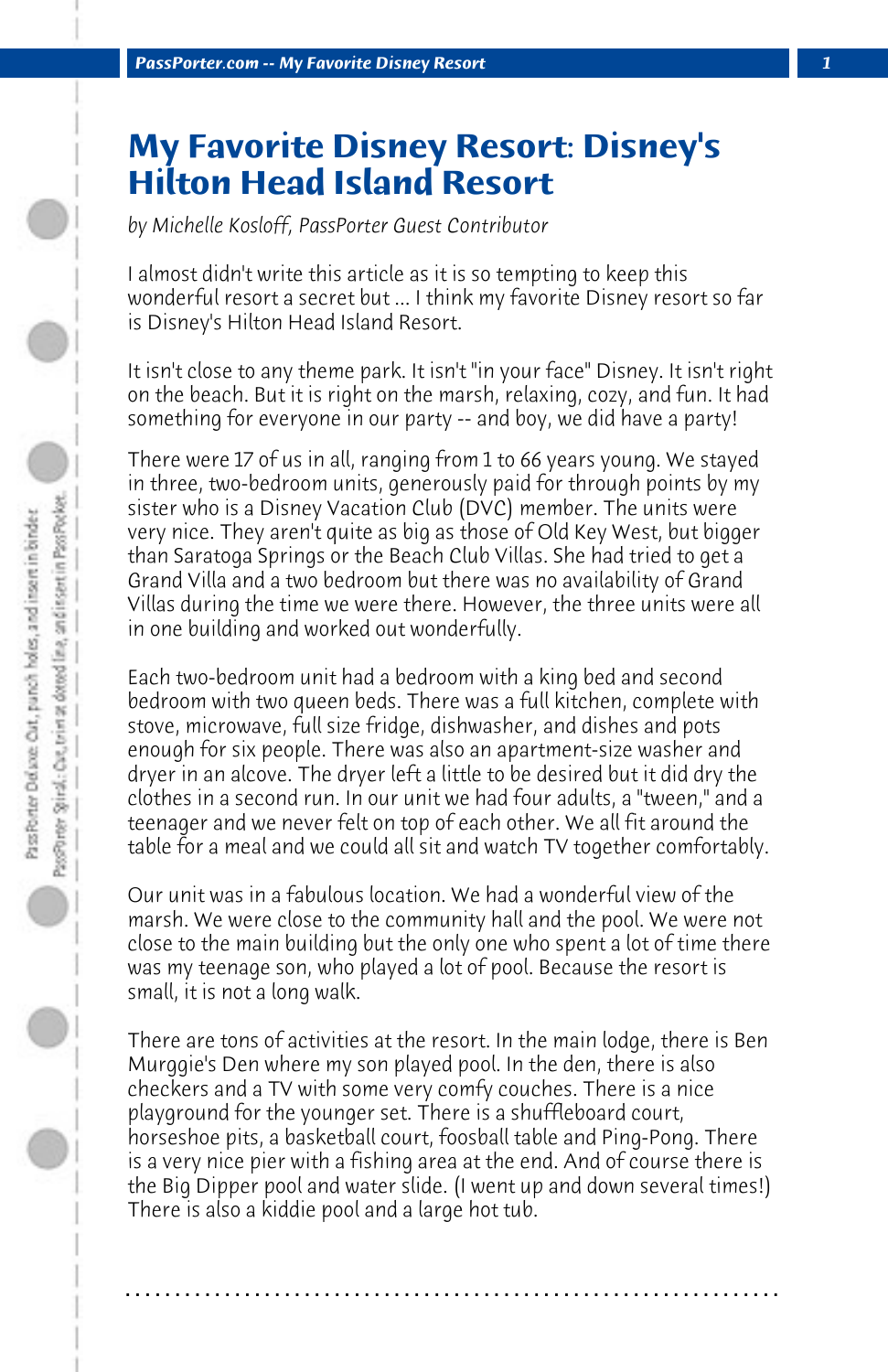*PassPorter.com -- My Favorite Disney Resort (continued) 2*

Aside from all this, there are also many scheduled, guided activities. Some had a charge but nothing was outrageous. The most expensive were the kayaking trips, which were \$25 for adults and \$15 per child, which is a reasonable rate for activities of this type at a resort. One thing to remember is that for almost all activities, you had to register in advance. You can do this at check-in. The more popular activities do fill up.

Since we were there with such an age range, we were able to experience a number of the activities offered. Some of the activities we attended: Toddler Time Crafts (ages 1-5), Lady Bugs (ages 3-5), Dinosaurs (ages 7-10), Capture the Flag (Teens), Geo-caching (families), Mickey Tie Dye (8+ - \$15 DVC, \$18 guests), Shark Teeth Necklaces (\$10 DVC, \$12 Guests), and Secrets of the Marsh (families). On the last activity we even had a surprise visit from a dolphin!

There is a campfire every other night (one activity that did not require registration). Unfortunately, the rain didn't seem to want to cooperate on the night we attended and it was cut short, but the kids still got S'mores. On alternate nights there is Sweet Goodnights. In this, children listen to a bedtime story and have cookies and milk.

Because we were there over the New Year holidays, there were additional parties. My son participated in the Teen party (\$25 DVC, \$30 Gue[sts\) and had a blast. He](http://www.lmteetimes.com/) played Dance, Dance, Revolution, and pool and had pizza, pop and candy. He met many friends which made his time on a family vacation much more fun.

If you aren['t the type for gro](http://www.pirateislandgolf.com/)up activities, there are still many other options. Disney does have a private Beach House located right on the beach across the main drag from the resort. It is a short drive over there or you can take a shuttle. We rented bikes for the week so we rode over and it was a beautiful ride. Once there you use your room key to access the Beach House. Inside there is a warm pool and a seasonal snack bar (which unfortunately was closed while we were there due to the fact that it was winter). There is an arcade and a nice warm area where we sat, watched TV, and warmed up while the younger ones played a bit longer on the beach.

For the golfers in our party, Hilton Head is a golfing mecca. If you are there off-season like us, the prices are reasonable and you can always use Last Minute Tee Times to try and book a tee time for the next day if you aren't picky about where you play. Our guys tried two courses and they enjoyed both immensely. We also tried our hand at mini-putt golf. We visited Pirate Island Golf that was very well themed and that would not have been out of place at Walt Disney World.

**. . . . . . . . . . . . . . . . . . . . . . . . . . . . . . . . . . . . . . . . . . . . . . . . . . . . . . . . . . . . . . . . . .**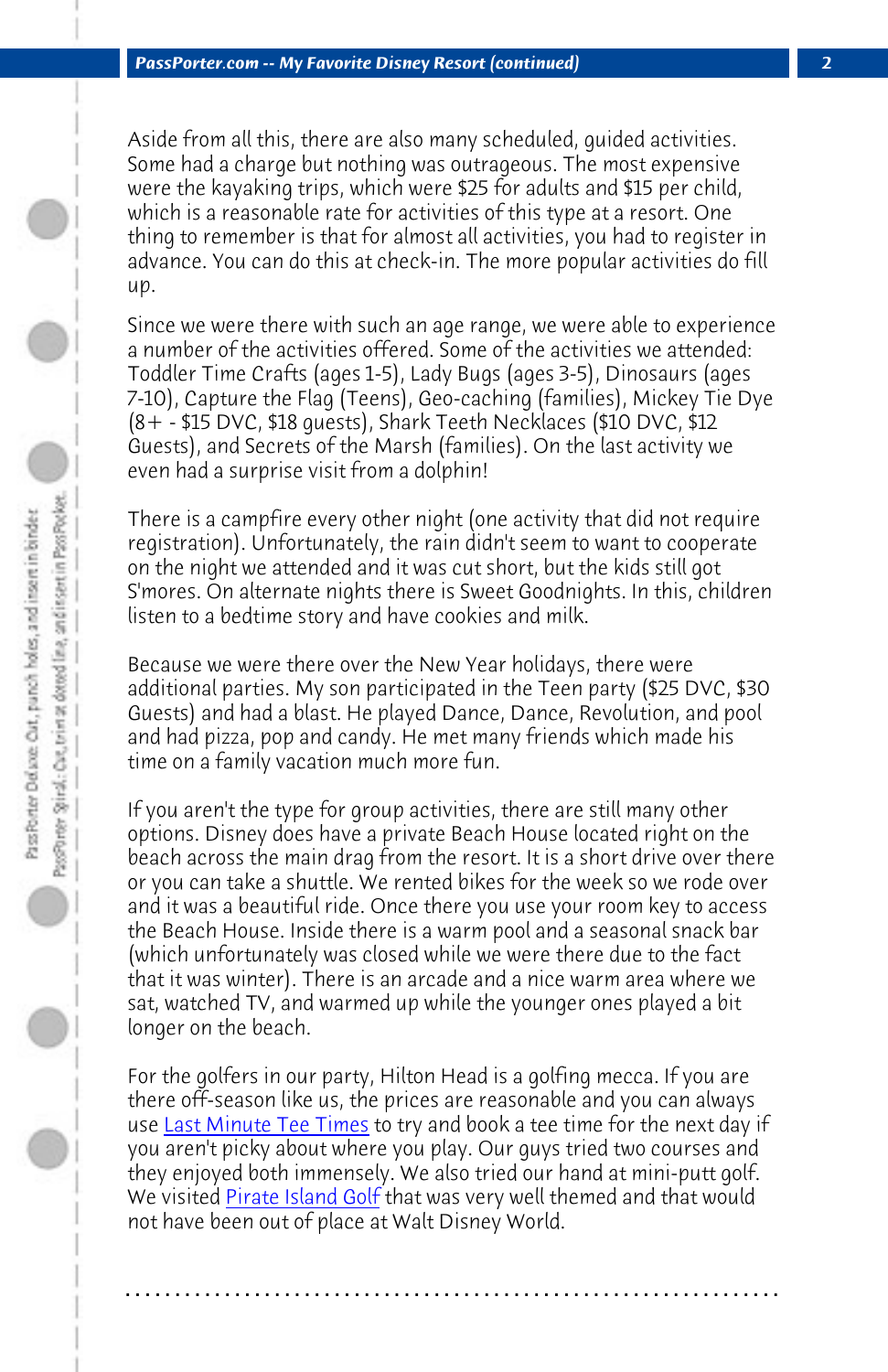*PassPorter.com -- My Favorite Disney Resort (continued) 3*

[Finally for](http://www.britishopenpub.net/HHIPub.html) the ladies in our group, there was shopping! Just off the island there is a good-sized outlet mall (Tanger Outlets). We all found many bargains there.

One complaint I have heard about this resort is that there is no full-service restaurant on site. There is a snack bar, but nothing sit-down. We didn't find this an issue. Since we had the full kitchen, we purchased enough groceries at the Piggly-Wiggly (love the name!) for breakfast and another meal and then ate out for the third. This plan worked out well for us. I don't like eating breakfast out and we like to experience a variety of restaurants so we didn't miss having an on-site restaurant. But you do need a car or at least bikes to get around as the Island isn't tiny.

We had to go for seafood once and ended up at the Crazy Crab. It had decent prices and the seafood was well done. We also visited the British Open Pub with relatives who live in the area and the food there was very, very good.

Unfortunately for us, it was rather cold when we were there. We were told that there are maybe two cold snaps a year and unfortunately we hit one of them. The day we got there it was very nice and had it been that temperature for the whole of the vacation, it would have been fabulous. We could have hung out on our deck enjoying the marsh view and spent more time around the pool but unfortunately it was freezing. I guess that is the chance you take when visiting in winter.

We rented bikes for our stay and again, we didn't use them as much as [we would have liked either because of the cold. B](http://dvc.disney.go.com/dvc/guest/resorts/resortDetail?id=ProspectsHiltonHeadIslandResortLandingPage)ut for the first couple of days it was tons of fun to zoom around and see the sights at a slower pace. There are designated bike paths all over the island so there is much less concern about accidents. I would definitely recommend them. You can rent right from Disney but they have limited availability and are more expensive. We stopped by one of the many rental places on the island and they dropped them off at the resort for us. My sister booked hers beforehand and got a discount for using the internet and for booking two weeks in advance. Hers were there ready for her when she checked in.

So if you decide to visit, be sure to get your activity guide when you check in and don't be afraid to join in. Like any Disney resort, the Cast Members were super friendly and made everyone feel welcome and part of the group. You can relax and do nothing or have a vacation as busy as at any resort in Walt Disney World.

**. . . . . . . . . . . . . . . . . . . . . . . . . . . . . . . . . . . . . . . . . . . . . . . . . . . . . . . . . . . . . . . . . .**

Official Web Site for Disney's Hilton Head Island